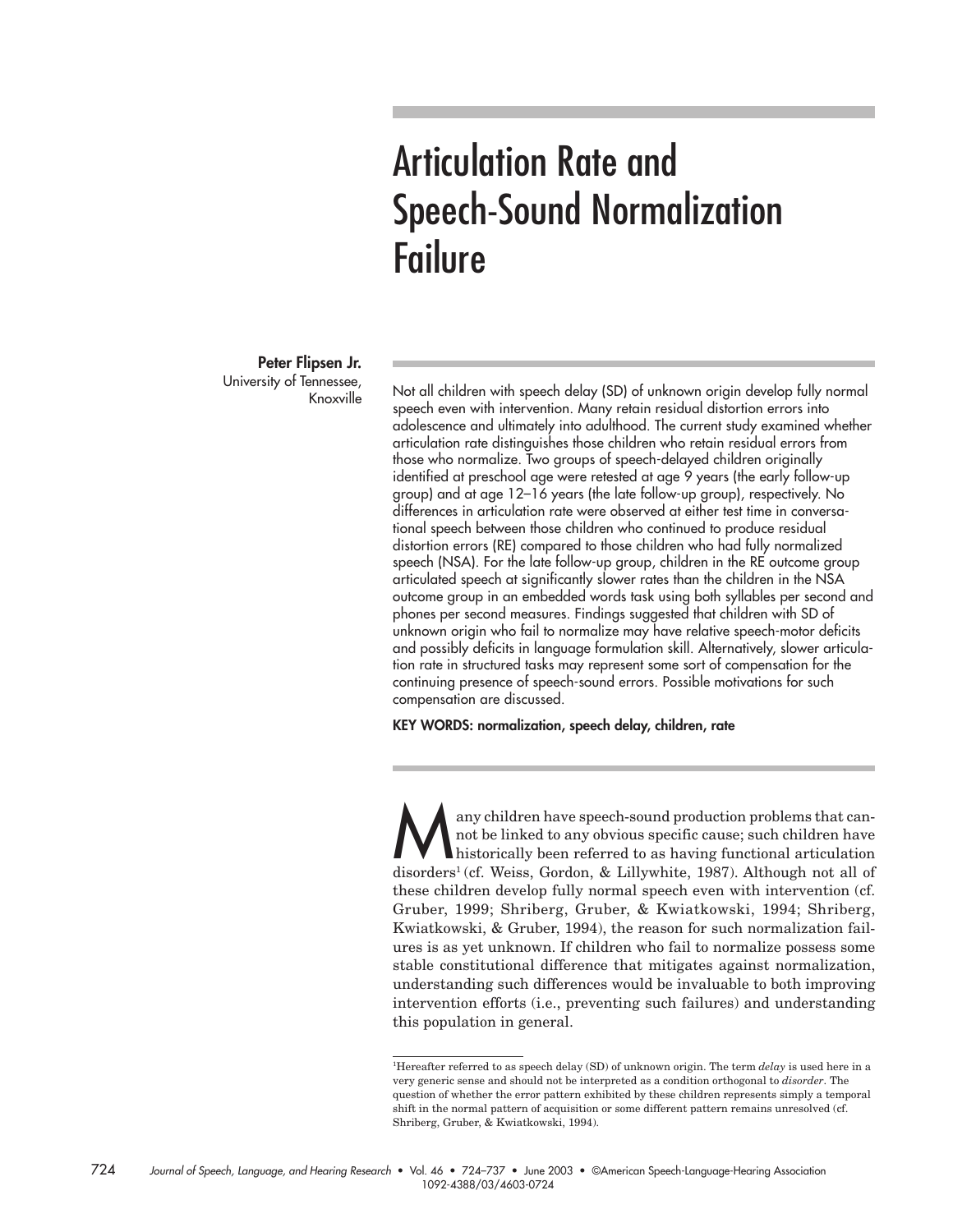#### **Articulation Rate**

The current study explored the issue of normalization failure by comparing those children who normalize with those who fail to do so on articulation rate (the pace at which the speech segments themselves are produced; Turner & Weismer, 1993). Articulation rate is one component of the broader metric speaking rate, which also includes pausing. Early work suggested that the bulk of the variability in speaking rate occurred during pauses (e.g., Goldman-Eisler, 1968), but more recent analyses (e.g., Miller, Grosjean, & Lomanto, 1984) have suggested that there is considerable variability in articulation rate as well.

Articulation rate data for the current study were derived from conversational speech samples. Although conversational articulation rate indexes the time spent in the physical act of production of speech segments, it likely also includes time spent in language formulation. Both Rochester (1973) and Butterworth (1980) have made the case that pauses represent time for language formulation, but it does not necessarily follow that language formulation only occurs during pauses. Butterworth suggested that formulation may take longer than articulation, and pauses may simply represent time to catch up. Levelt (1989, p. 24) has argued that, particularly in discourse, language formulation must be occurring while speech is ongoing or significant dysfluency would result. Allen (1975) would appear to agree, having suggested that speech rhythm, of which rate is an element, is "a product of both performance universals and languagespecific grammatical rules" (p. 75). Thus conversational articulation rate would appear to index a combination of both speech-motor skill and language skill. Also included in the current study were articulation rate findings from words embedded in structured phrases produced at follow-up testing. Although the embedded words task was originally intended for acoustic analysis of residual distortion errors, the task conveniently also provided the possibility for additional insight into the nature of articulation rate in the target population. Articulation rate data from such structured tasks would likely include minimal influence of language formulation on rate. Comparison of findings from the embedded words task with the conversational speech task allows for the examination of the relative influence of language and speech-motor skill on articulation rate.

### **The Speech-Motor Deficit Hypothesis**

It has long been suggested that deficits in speechmotor skill may be partially responsible for the difficulties experienced by at least some children with SD of unknown origin. As early as 1964, Jenkins and Lohr described this issue as being of "historic interest" and

cited over a dozen studies dating back to 1926 that had examined the question. Jenkins and Lohr concluded that it was not possible to draw definite conclusions at that time. Winitz (1969) conducted a similar review, though in much greater detail, and concluded that

In general the studies do not indicate that articulatory defectives are retarded on any specific measure of general motor ability. Sufficient evidence is also lacking to support the hypothesis that articulatory defectives demonstrate a general retardation in motor skills. (p. 155)

A review of the studies since Winitz (Flipsen, 1999) concluded that there is still no definitive answer to this question. Studies that treated this population as a single undifferentiated group (e.g., Dworkin & Culatta, 1985; Jordan, Hardy, & Morris, 1978; Qvarnstrom, Jaroma, & Laine, 1993) found both differences and no differences compared to typically developing children. Studies that compared subgroups of children with SD of unknown origin to each other or to typically developing children (e.g., Bradford & Dodd, 1996; Hamlet, 1985; Hetrick & Sommers, 1988; McGlone & Proffit, 1973) also revealed a mixed picture.

The hypothesis of the current study was that if deficits in speech-motor skill are responsible for some or all of the delays, such deficits might be most obviously manifest as a failure to normalize. Thus, comparison of children who normalize with those who fail to do so might be most revealing of any speech-motor deficits present.

## **Normalization and Speech Delay**

Several investigators have attempted to identify factors associated with normalization in children with SD of unknown origin (Andersland, 1961; Cantwell & Baker, 1987; Hall & Tomblin, 1978; Irwin, Huskey, Knight, & Oltman, 1974; Shriberg, Kwiatkowski, & Gruber, 1994; Steer & Drexler, 1960). No consistent factor or factors emerge from these studies. The only factor present in even two such studies was reported by Steer and Drexler (1960) and Irwin et al. (1974), who suggested performance on certain errors (both listed  $\lambda$ ) as potential predictors of outcomes, but they reported conflicting findings on overall severity as a predictor.

Given the previously discussed potential impact of language formulation on articulation rate, one other factor of relevance to the current study might be the presence of concurrent language deficits. Such concurrent deficits are not an insignificant issue; an analysis by Shriberg and Austin (1998) for example, suggested that up to 20% of speech-delayed children may have concurrent receptive language disorders and up to 60% may have concurrent expressive language disorders. At least two studies have presented data on speech-sound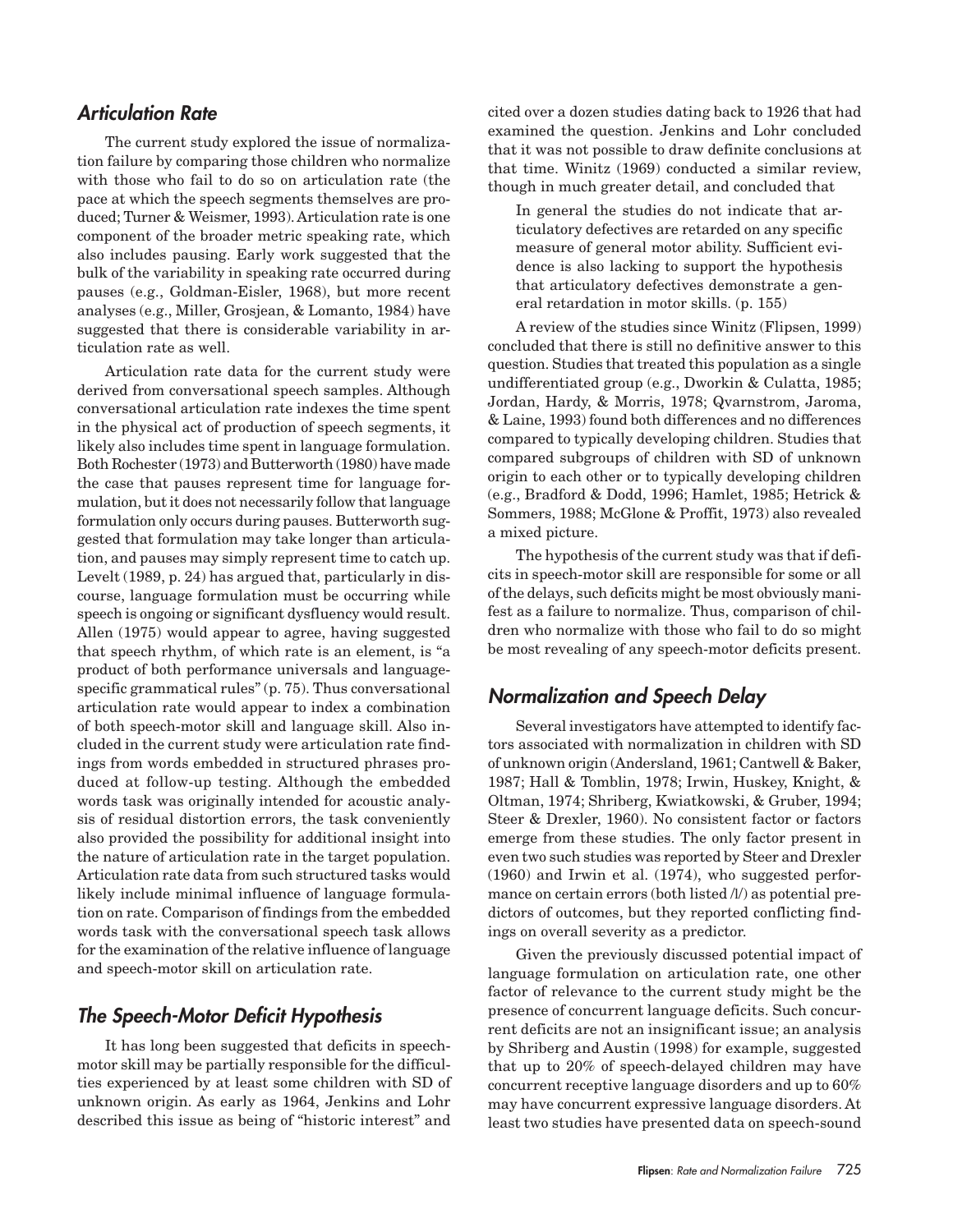normalization in the presence of concurrent language deficits. Hall and Tomblin (1978) reported that 4 (22%) of the children who initially had problems with both language and speech-sound production had continuing problems with speech-sounds as adults. At the same time, only 1 (6%) child whose only initial difficulty was with speech sounds continued that problem into adulthood. Post hoc analysis by the current author indicated no significant difference in proportions between the two groups,  $\chi^2(1)$  = 2.090,  $p > .05$ . Cantwell and Baker (1987) reported that 87 (80%) of the children who initially had concurrent language problems continued to have speechsound problems at age 9 years compared to 40 (51%) of those who initially only had speech-sound problems. In this case, post hoc analysis indicated that the relative proportions were significantly different,  $\chi^2(1) = 16.988$ , *p* = .000. Given the larger sample size of the Cantwell and Baker study, failure to observe significant differences in the Hall and Tomblin study may have reflected statistical power constraints. An alternate account of these mixed findings might be that language deficits may need to be specific to a particular domain of language (e.g., syntax, morphology, or semantics) in order to have an impact on speech-sound normalization. Unfortunately, neither study provided sufficient details as to the nature of the language deficits being observed to examine this latter possibility.

## **Articulation Rate and Normalization Failure**

A previous study (Flipsen, 2002) showed significant increases in articulation rate for the children in the current study (unselected for normalization outcome) during the course of the normal developmental period (i.e., from preschool age to after at least age 9 years). This finding held when rate was measured in either syllables per second or phones per second. Analysis by Flipsen also indicated that the rate values obtained at initial and follow-up testing overall were consistent with findings from cross-sectional studies of typically developing children when measured in syllables per second (Amster, 1984; Hall, Amir, & Yairi, 1999; Haselager, Slis, & Rietveld, 1991; Kowal, O'Connell, & Sabin, 1975; Pindzola, Jenkins, & Lokken, 1989; Walker, Archibald, Cherniak, & Fish, 1992). Relative to the phones per second measure, comparisons for the initial testing data indicated slower articulation rates being produced by the current study participants; no direct comparisons were possible for the follow-up data. It was noted by Flipsen that many of the frequent speech-sound errors in the initial samples resulted in simpler syllable structures, suggesting that the rate difference in phones per second may have been an artifact of the presence of the errors. Because such errors were largely resolved by follow-up testing, Flipsen inferred that children with SD of unknown origin may start out with slower articulation rates but eventually catch up to their typically developing peers.

It is as yet unclear if this proposed tendency to catch up to typically developing children holds true for all children in this population or if some subgroup might fail to do so. No studies could be identified that have addressed this question. In an analogous study of preschool children who stutter, Hall et al. (1999) compared articulation rate data obtained longitudinally from 8 children whose stuttering had recovered against comparable data obtained from 8 children whose stuttering persisted and from a group of 8 typically developing children. The groups did not differ significantly on articulation rate at any of the three test times reported (initial visit, 1 year follow-up, 2 year follow-up) when rate was measured in syllables per second. However, when rate was measured in phones per second, the persistent stuttering group (i.e., those who failed to normalize) articulated speech at significantly slower rates than the typically developing children at the 1 year follow-up, but not at the other two test times.

## **Purpose of the Current Study**

The current study was intended to examine whether differences in long-term outcomes in children with SD of unknown origin are associated with differences in articulation rate. Findings of such differences (i.e., slower rates in those who fail to normalize) in both conversational speech and the embedded words task might suggest that speech-motor deficits were at least contributing to the problem in such a subgroup. Differences in conversational speech only would suggest problems of language formulation for the subgroup. Differences in the embedded words task only would suggest that the children with continuing errors were attempting to compensate for the presence of the errors (a strategy potentially too difficult to maintain in conversational speech). Differences at initial testing only (regardless of the task) might suggest a shortterm situation in which a need to compensate disappeared over time. Such a finding would be consistent with the pattern observed by Flipsen (2002) and Hall et al. (1999). Differences at follow-up testing only (again regardless of task) would suggest a subtle problem that was not manifest early on but only emerged over time.

# **Method**

The Speech Disorders Classification System (SDCS; Shriberg, Austin, Lewis, McSweeny, & Wilson, 1997b) served as the organizational heuristic for the current study. The SDCS serves to "classify a person's speech production status throughout the lifespan" (p. 723), thus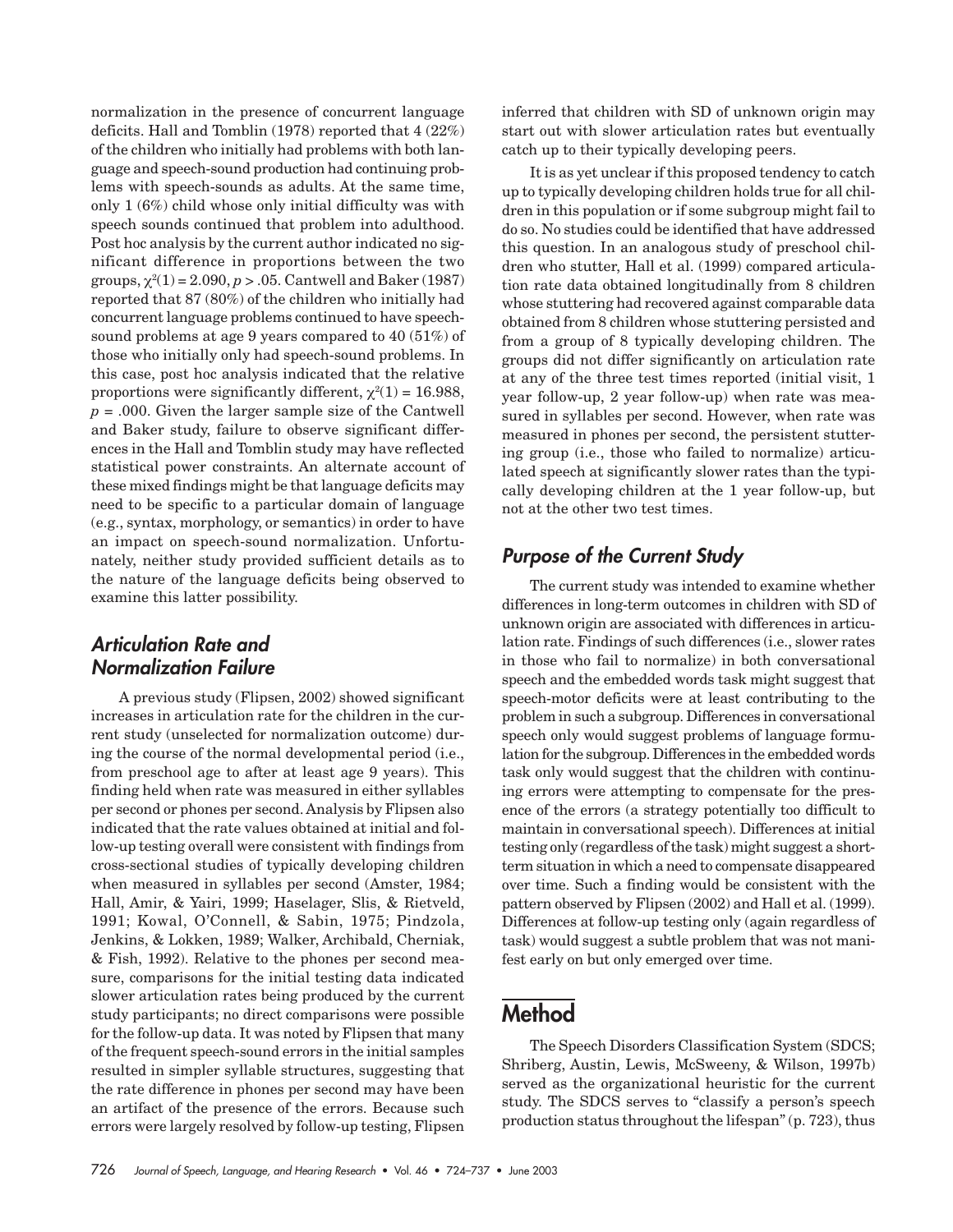allowing for the consistent tracking of individuals throughout the progress of their disorder. In the context of the SDCS, the normal developmental period for speech-sound acquisition is assumed to end nominally at age 9 years. All of the participants in the current study were initially recruited at preschool age as having SD of unknown origin. At follow-up testing (age 9 years for the early follow-up group; age 12–16 years for the late follow-up group) all of the children were classified using the SDCS as either RE (producing residual speech errors) or NSA (normalized speech acquisition).

#### **Participants**

The current study involved analysis of data from the same two groups of participants as in the previous study (Flipsen, 2002). Participants were part of two separate studies and had been recruited at preschool age from the Madison, Wisconsin, area. Follow-up testing for both groups occurred concurrently. All of the children in both groups received treatment from clinicians in the community for some or all of the intervening period. The interested reader should consult the previous study for additional details on recruitment and representativeness of the participant samples.

Participant characteristics are shown in Table 1. Analysis of narrow phonetic transcriptions of the conversational speech samples obtained at follow-up testing (see below) indicated that 12 (71%) of the children in the early follow-up group and 6 (17%) of the children in the late follow-up group continued to produce residual distortion errors. Specifically they met criteria for the category RE (residual errors) using the SDCS (Shriberg et al., 1997b), which means they produced at least two errors on a phoneme target on each of two different words. Note that the SDCS category RE includes several subtypes (depending on whether omission or substitution errors are also present), but the subtypes were collapsed into a single category (RE-A) for purposes of the current study. The remaining children in each group met criteria for the category NSA (normalized speech acquisition). Sex ratios overall for both groups (twice as many boys as girls) were typical of this population (Shriberg & Kwiatkowski, 1994). Within each of the study groups there were no significant differences in sex ratio between the NSA and RE outcome groups: early follow-up group,  $\chi^2(1) = 3.192$ ,  $p = .074$ ; late follow-up group,  $\chi^2(1)$  = 3.600, *p* = .058. Although the data in both groups trended strongly toward a difference, the trends were in opposite directions (toward more boys with RE in the early follow-up group but more girls with RE in the late follow-up group). In addition, there were no significant differences between the NSA and RE outcome groups for initial age (*p*s = .9579 and .8151 for the early and late follow-up groups, respectively) or follow-up age (*p*s = .0962 and .2021).

Because Steer and Drexler (1960) and Irwin et al. (1974) had presented conflicting findings regarding severity of involvement and normalization, and in order to rule out the possibility that severity might confound the current findings, the RE and NSA outcome groups were compared on severity of involvement using a selected set of severity metrics (Shriberg, Austin, Lewis, McSweeny, & Wilson, 1997a). Findings are shown in Table 1. Using a series of Wilcoxon–Mann–Whitney tests, no significant differences were observed on any of the metrics, including percentage of consonants correct (*p*s = 1.0000 and .3395 for the early and late follow-up

|                                                  |                         | Early follow-up group | Late follow-up group    |                    |  |
|--------------------------------------------------|-------------------------|-----------------------|-------------------------|--------------------|--|
|                                                  | <b>NSA</b> <sup>a</sup> | RE <sup>b</sup>       | <b>NSA</b> <sup>a</sup> | RE <sup>b</sup>    |  |
| N                                                | 5                       | $12 \overline{ }$     | 30                      | 6                  |  |
| Sex distribution (male/female)                   | 2/3                     | 10/2                  | 22/8                    | 2/4                |  |
| Initial age in months <sup>c</sup>               | 49 (38-60)              | 49.5 (35 - 63)        | 53.5 (39-71)            | 53 (48-59)         |  |
| Follow-up age in months <sup>c</sup>             | 112 (110-117)           | 110 (108-118)         | 176 (152-201)           | 171 (158-187)      |  |
| Initial % of consonants correct <sup>c</sup>     | 68.2 (62.3–73.3)        | 67.4 (43.5–79.8)      | 62.7 (49.0–77.0)        | 65.5 (59.3–73.2)   |  |
| Initial intelligibility indexc,d                 | 92.1 (77.4-97.2)        | 89.9 (41.5-92.3)      | 94.4 (71.3-99.5)        | 90.3 (78.8-97.8)   |  |
| Initial relative distortion index <sup>c,e</sup> | $13.2(5.6 - 18.7)$      | $16.6(1.6 - 44.8)$    | $27.9(3.1 - 55.7)$      | $21.6(8.3 - 41.7)$ |  |

°Children meeting criteria for normalized speech acquisition. <sup>ь</sup>Children meeting criteria for residual errors. °Cell entries are group median values (and ranges). <sup>d</sup>Percentage of words understood in conversation. <sup>e</sup>Percentage of all errors that were distortions.

|  |  |  | <b>Table 1.</b> Study participant characteristics. |
|--|--|--|----------------------------------------------------|
|--|--|--|----------------------------------------------------|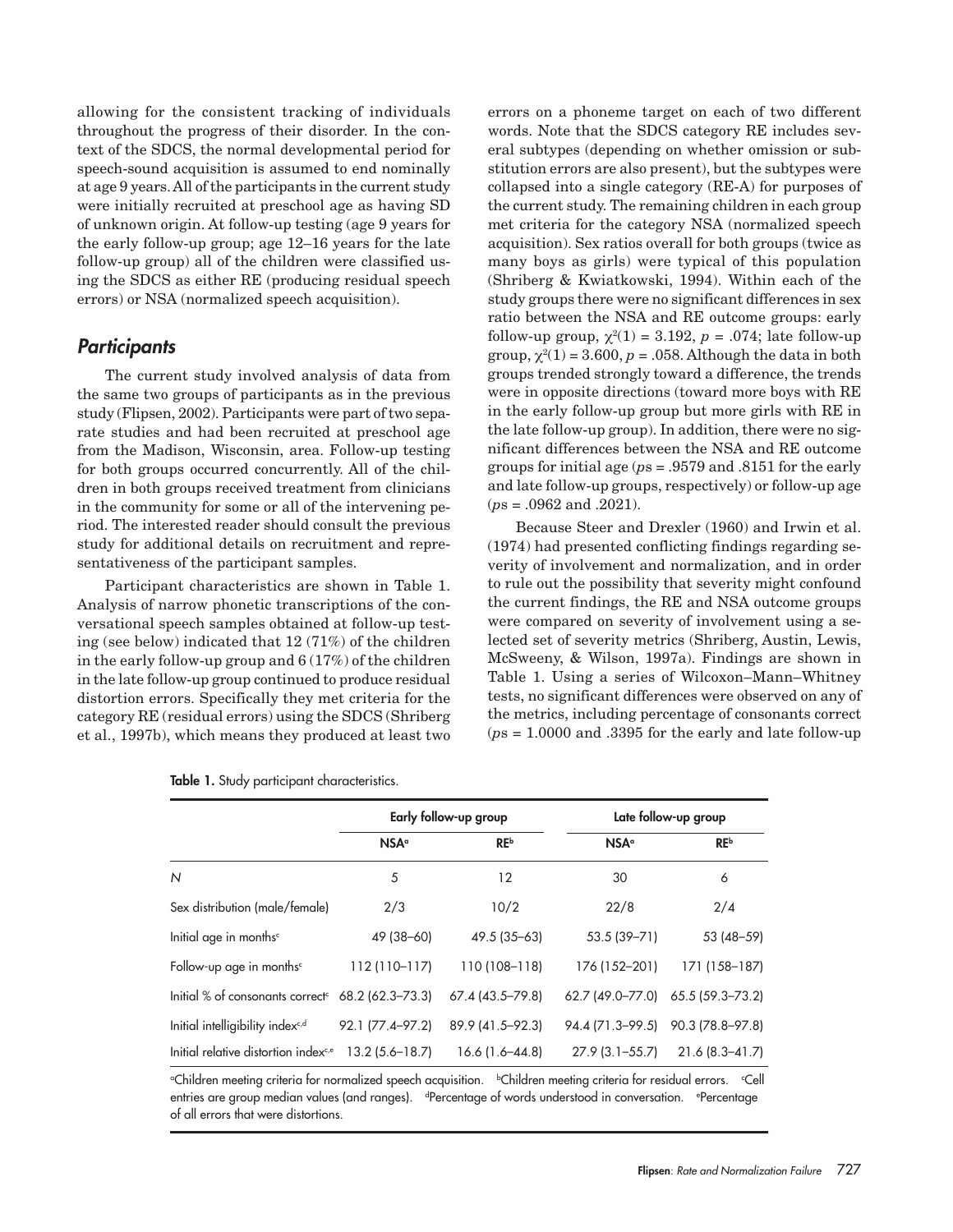groups, respectively), intelligibility index (the percentage of words understood in conversation; *p*s = .2684 and .4199), or relative distortion index (the proportion of all errors that were distortions; *p*s = .3166 and .4837).

Three additional analyses were conducted to examine the potential impact of concurrent language involvement on any findings obtained. To assess receptive language skills, data on the Peabody Picture Vocabulary Test–Revised (PPVT-R; Dunn & Dunn, 1981) were examined. All but 2 of the children (both in the late followup group) scored within 1 *SD* of their age-group mean on the PPVT-R. Although it could be argued that the 2 children with low PPVT-R scores might have had a "known" reason for their speech delay (i.e., a possible cognitive delay), no cognitive assessment data were available for any of the children. Conversely, their reduced scores on the PPVT-R might simply indicate that they had comorbid receptive language disorders (Shriberg & Austin, 1998). In addition, an examination of the distributions for the late follow-up group indicated that these two children were not outliers in terms of segmental accuracy, intelligibility, or articulation rate at initial testing; thus, these 2 children were retained in the current study. Overall, it appeared that deficits in receptive vocabulary would not likely confound the current findings. The potential impact of concurrent expressive language deficit skills were examined by analyzing 50 utterance samples from the conversational speech samples using assigning structural stage (ASTS) analysis (Miller, 1981, p. 31) and grammatical morpheme use stage (GMUS) analysis (Paul & Shriberg, 1982). In both cases a language delay was defined using a somewhat liberal criterion of being at least one stage behind age expectations. Using the ASTS analysis, in the early follow-up group, 2 (17%) of the RE outcome group were delayed compared to 1 (20%) of the NSA outcome group,  $\chi^2(1)$  = 0.142; in the late follow-up group, 5 (83%) of the children in the RE outcome group were delayed compared to 14 (47%) in the NSA outcome group,  $\chi^2(1)$  = 2.697. Using the GMUS analysis, for the early followup group, 6 (50%) in the RE outcome group were delayed compared to 3 (60%) in the NSA outcome group,  $\chi^2(1) = 0.142$ ; in the late follow-up group, 6 (100%) in the RE outcome group were delayed compared to 21 (70%) in the NSA outcome group,  $\chi^2(1) = 2.400$ . None of these comparisons were significant (all *p*s > .05). Findings did not change for either measure when a more conservative criterion for delay of at least two stages behind was applied to the data. Overall, regardless of the measure, the presence of language impairment (whether receptive or expressive) did not appear to be significantly associated with normalization outcomes in either study group and would not likely have confounded the findings herein.

#### **Assessment**

Both initial and follow-up testing included a large number of tasks representing several domains. As with the previous study (Flipsen, 2002), data for the current study were based on analysis of the conversational speech samples obtained at both test times using similar procedures (Shriberg, 1986). The interested reader is also referred to the previous study for details on how the conversational speech samples were obtained.

#### **Embedded Words**

In addition to the conversational speech samples, articulation rate measures at follow-up testing were also derived from productions of words embedded in structured phrases (hereafter the embedded words task) obtained as part of a larger study of the acoustics of residual speech errors (Flipsen, Shriberg, Weismer, Karlsson, & McSweeny, 1999, 2001). Recordings for the embedded words task were made using a head-mounted microphone positioned approximately 1.5 in. from the lips and no more than 2 in. from the child's nose, with the microphone tilted toward the nose. Each child produced 5 tokens each of 10 words containing /s/ (*assign*, *cosine*, *kicks*, *kiss*, *kits*, *sin*, *skin*, *soon*, *spin*, *spoon*) and 12 words containing /r/ (*bird*, *burg*, *burr*, *cried*, *crude*, *pried*, *prude*, *rebel* (noun), *rebel* (verb), *ride*, *rude*, *tried*). These targets were selected because /s/ and /r/ are among a small set of speech sounds (along with /l/) that persist as residual distortion errors in adults (Shriberg, 1993). All 18 of the children in the current study who retained residual distortion errors were producing errors in conversational speech on either /s/ or /r/ (see below). The embedded words task also included the words *kin* and *pin*, intended to allow comparison of singleton versus cluster productions of /s/ (the subject of another investigation). The 24 target words were arranged into five different randomized orders and the resulting list of 120 words was read by the examiner, in identical order for all participants. The child's task was to reproduce the target word in the phrase "Say \_\_\_\_\_ again."

## **Measurement Procedures Conversational Speech**

Analysis of articulation rate on all 106 conversational speech samples (53 initial and 53 follow-up) was conducted by the current author using digitized versions of the samples created using the Record utility of the software program CSpeech (Milenkovic, 1996). Samples were digitized using a sampling rate of 22 KHz, 15 bits of quantization, 72 dB of dynamic resolution, and low-pass filtering at 9.8 KHz. Analyses were carried out on all of the follow-up samples first, in the same order in which follow-up testing had been conducted (i.e, an order that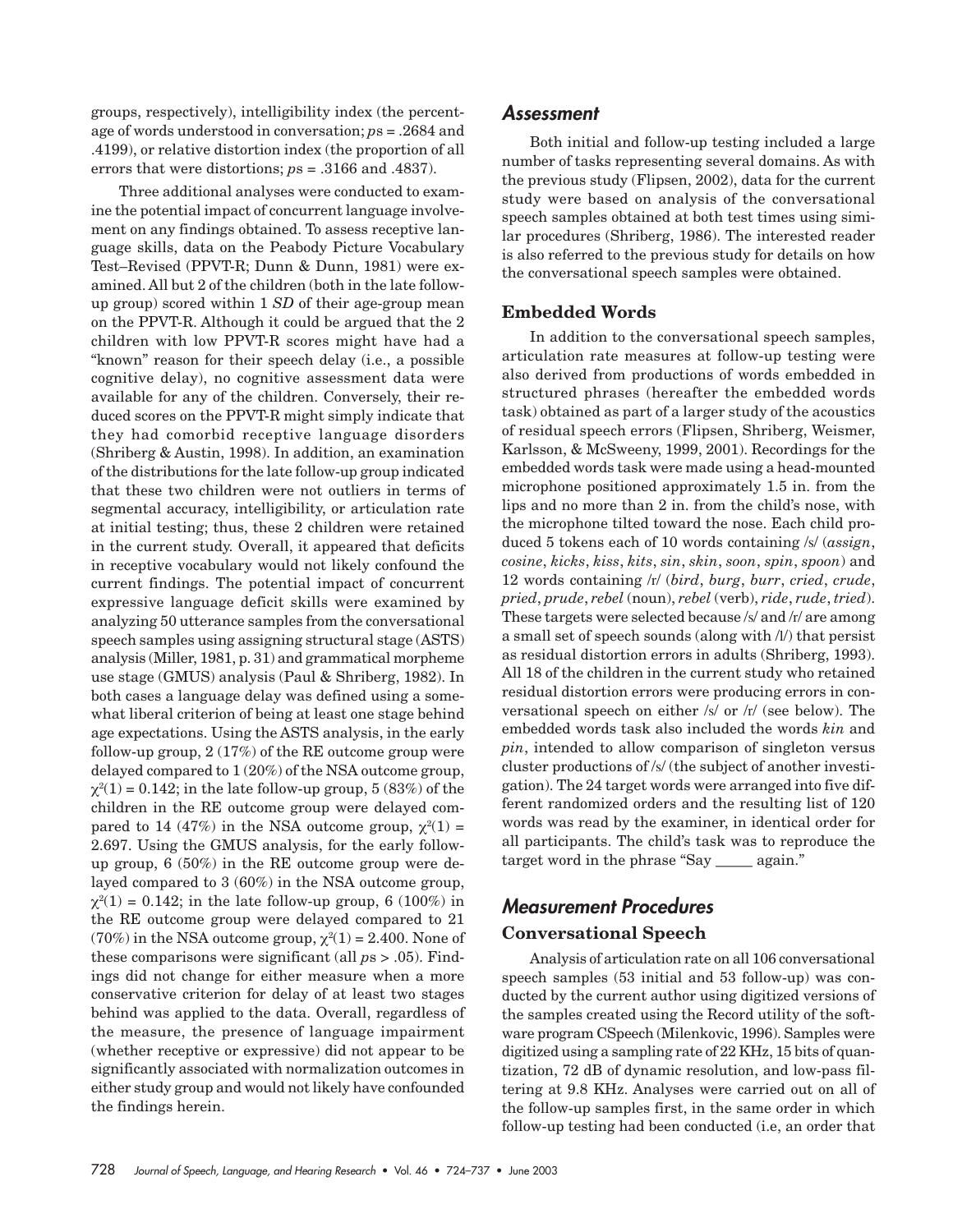was neutral to outcome status). The same order was used for analysis of the initial samples.

Several investigators (e.g., Haselager et al., 1991; Malecot, Johnston, & Kizziar, 1972; Miller et al., 1984; Walker et al., 1992) have suggested that in order to minimize the influence of language formulation on articulation rate, the most appropriate measurement unit is the stretch of speech bound by pauses. Malecot et al. (1972) referred to this unit as an "utterance," both Miller et al. (1984) and Walker et al. (1992) labeled it a "run," and Haselager et al. (1991) called it a "phonetic utterance." For purposes of the current study, this same unit was termed the "phonetic phrase" (after Allen, 1973). This label emphasizes an attempt to capture something closer to output behavior only (hence "phonetic"), and it avoids confusion with the more conventional meaning of the term "utterance" (hence "phrase"). Haselager et al. noted that this unit eliminates the influence of pause time on rate. Although simple subtraction of the time spent in pausing from the utterance durations might accomplish this same end, using linguistic boundaries to define the units of measurement means that there could still be considerable influence of language formulation on rate. The phonetic phrase is somewhat neutral relative to linguistic boundaries because not all pauses occur at such points (Henderson, Goldman-Eisler, & Skarbek, 1966), and thus the influence of language formulation is reduced.

For purposes of delimiting phonetic phrases, pauses were identified using wideband (500 Hz) spectrograms and initially defined as silent intervals of 250 ms or longer (Miller et al., 1984; O'Connell & Kowal, 1972; Walker et al., 1992). However, for cases in which potential pauses were bounded by two stop consonants, the two silent intervals (i.e., closures) might combine to exceed 250 ms. Therefore a conservative position was adopted for such cases and a modified criterion of 400 ms was used. Segmentation of phonetic phrases was not limited by utterance parsing. Especially in the follow-up samples, phonetic phrases did not always end at utterance boundaries unless pauses were observed. Such carryovers across utterance boundaries were rare in the initial samples.

Phonetic phrases beginning or ending with unintelligible syllables were excluded because of concerns about measurement precision. In addition, phonetic phrases were also excluded if (a) they consisted of single words or frank imitations of the examiner, (b) they were produced during obviously excited states or using a play register, (c) they contained extraneous noise or simultaneous talk by both participants, or (d) there was insufficient energy present to reliably identify the initial or final speech segment from the spectrogram. Phonetic phrases containing obvious dysfluencies (e.g., sound repetitions, prolongations) were also excluded; those containing normal nonfluencies (e.g., whole-word repetitions or interjections) were retained. Previous analysis (Flipsen, 1999) suggested that inclusion of nonfluent phonetic phrases did not result in statistically significant differences in articulation rate in either the initial or the follow-up samples.

In an attempt to equate the size of the samples across speakers, a subsample of up to 30 phonetic phrases was then selected for each child, with phrases occurring earlier in the sample chosen before phrases occurring later in the sample. The 30 phrases were also selected to retain the overall distribution of phrase lengths available for each child to avoid possible bias based on particular phrase lengths. In cases where 30 or fewer phrases were available (9 [17%] of the initial samples; 18 [34%] of the follow-up samples), all usable phrases were included.

The precise beginning and ending of each useable phonetic phrase were identified from the spectrograms relative to the first segment in the transcript. Phrases were judged to begin at the onset of F1 energy for vowels and resonant consonants, the onset of broadband noise for fricative consonants, and the onset of the burst release for stop and affricate consonants. The reverse of these criteria were used to establish the ending of each phrase. Durations of the phonetic phrases were then recorded. Syllable counts were obtained manually from the phonetic transcriptions by the current author. A syllable was defined as any vowel, diphthong, or syllabic consonant in the child's production; vowelized consonants (e.g., [beo] for [ber]), vowel onglides, or vowel offglides were not counted as syllables. Unintelligible syllables (where they did not interfere with identifying the beginning or ending of a phonetic phrase) were included in the counts because listeners can reliably identify syllables in unintelligible strings (Shriberg, 1986). Phone counts were obtained later from the phonetic transcriptions by a trained research assistant. Phone counts could only be obtained from phrases that were fully intelligible, resulting in a slight reduction in the number of phonetic phrases used for the calculations involving phones. Reductions occurred for 16 (94%) of the children in the early follow-up group and 22 (61%) of the children in the late follow-up group at initial testing and 7 (41%) of the children in the early follow-up group and 12 (33%) of the children in the late follow-up group at follow-up testing (in no case was fewer than 15 phrases available).

Conversational articulation rate includes many sources of variability not seen in more structured tasks (e.g., familiarity with the topic, partner responsiveness). One such source of variability in the current study (phonetic phrase length) could be controlled for directly. Note that at the group level (i.e., RE vs. NSA for both the early and late follow-up groups) there were no significant differences in length (Flipsen, 1999). The single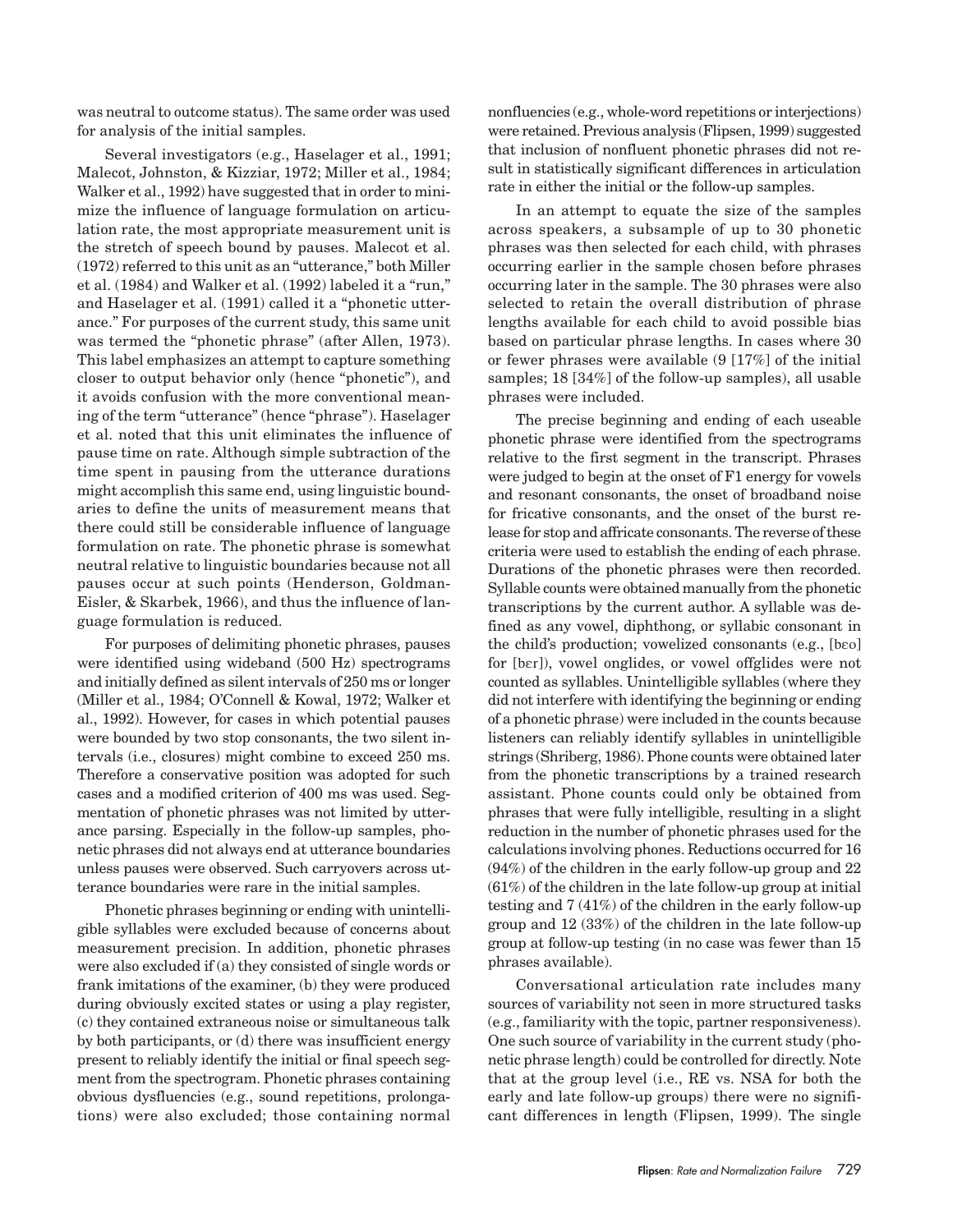most appropriate unit for controlling length is unclear, however. Kent (1983) has suggested that children may be more segmental than adults in their approach to speech production. Kent reviewed findings from studies that suggest children use less frequent anticipatory coarticulation, much longer individual segments, and less articulatory undershoot in rapid speech. However, other researchers such as Nittrouer, Studdert-Kennedy, and Neely (1996) reported findings that lead to the opposite conclusion. Nittrouer et al. presented data "showing that the intrasyllabic gestures in fricative–vowel (FV) syllables were "co-produced" to a greater extent in children's than in adults' utterances" (p. 388). Resolving the debate between these two positions is beyond the scope of the current article, but in order to account for both possibilities, control for length was carried out in units of both syllables and phones. To control for syllable length, the approach of Haselager et al. (1991) was utilized. Phrases were grouped into short (2–4 syllables), medium (5–7 syllables), and long (8 or more syllables) categories. For long phrases, preference was given to phonetic phrases of 8–10 syllables in length. Except as noted below, within each length category a subset of the first five phrases was selected, including at least three different lengths (if available) and optimally no more than two phrases of any one length, never more than three. For the initial conversational samples, there were sufficient phrases of both short and medium length available to allow for comparisons. All 53 of the short and medium length samples included at least three phrases. For the follow-up samples, only long phonetic phrases (limited to 8–12 syllables) yielded enough data for analysis. For 52 (98%) of the children, at least three long phrases were available. Lacking precedent studies on phone length control, an examination of the distribution of phone lengths in the samples was conducted and suggested groupings into short phrases (6–10 phones), medium phrases (11–15 phones), and long phrases (16– 22 phones). For the long phrases, preference was given to phonetic phrases of 16–20 phones. For the initial samples, all 53 of the short length samples and 52 (98%) of the medium length samples included at least three phrases. Note that the 1 child with insufficient medium length phrases was not the same child who had been excluded from the analysis of syllable length controlled long phrases. For the follow-up samples, again only long phrases yielded sufficient data for analysis; all 53 samples included at least three phrases.

#### **Embedded Words**

Rate measurements for the embedded words task were made from digitized versions of the samples created using the same procedures used for the conversational speech measurements. Productions of the incorrect target word were excluded, but productions containing errors on the target sound were retained. Productions containing obvious dysfluencies or intraphrase pauses (>250 ms) were also excluded. For words containing /r/, tokens were also excluded if either of F2 or F3 for /r/ could not be reliably identified and tracked throughout the entire transition from the preceding vowel or consonant to the following vowel or consonant. Because the original intent of the task was to examine the acoustics of either /s/ or /r/ in the target words, only the target word was stored for analysis. Rate measurements for the current study were therefore derived from durations of the target words only (i.e., not the entire phrase; see Flipsen, Tjaden, Weismer, & Karlsson, 1996). Word durations in milliseconds were converted to articulation rate in syllables per second by dividing the obtained duration values into 1,000 and 2,000 for the one- and two-syllable words, respectively. Rates in phones per second were generated using the same procedures with phone counts being derived from the targets. Rates were then averaged across each child for all available tokens of each word type (i.e., /s/ words, /r/ words, *kin/pin*). Children were to be represented by mean values; thus, words were not included in the analysis unless at least 3 tokens were available. Children were not included in the analysis for a particular word type unless at least 65% of the words were available. For 1 child, technical problems with the tape precluded analysis. The net result was that data for 52 (98%) of the children were used for the /s/ analysis, 46 (87%) for the /r/ analysis, and 50 (94%) for the *kin/pin* analysis.

### **Measurement Reliability**

Because assignment to outcome categories (i.e., RE vs. NSA) was based on analysis of phonetic transcriptions from the follow-up samples, reliability of transcription was considered important to the current analysis. At least 12 months after the initial analysis, transcriptions were repeated (to the 100 first-occurrence words criterion) on 12 (9.8%) of the samples chosen randomly from the larger study (Flipsen et al., 1999, 2001). Pointto-point intrajudge agreement for consonants was 96.9% for broad transcription and 90.4% for narrow transcription. Agreement for vowels was 90.4% for broad transcription and 82.1% for narrow transcription. Interjudge reliability was not estimated because the transcriptions of the follow-up samples had been completed by a single transcriber (note that interjudge reliability is documented for this transcriber on other similar samples; see data for "Jane" in McSweeny & Shriberg, 1995).

Reliability of the articulation rate measures on the conversational speech samples was assessed using remeasurements from 12 (11.3%) of the samples made approximately 1 month after the original measurements.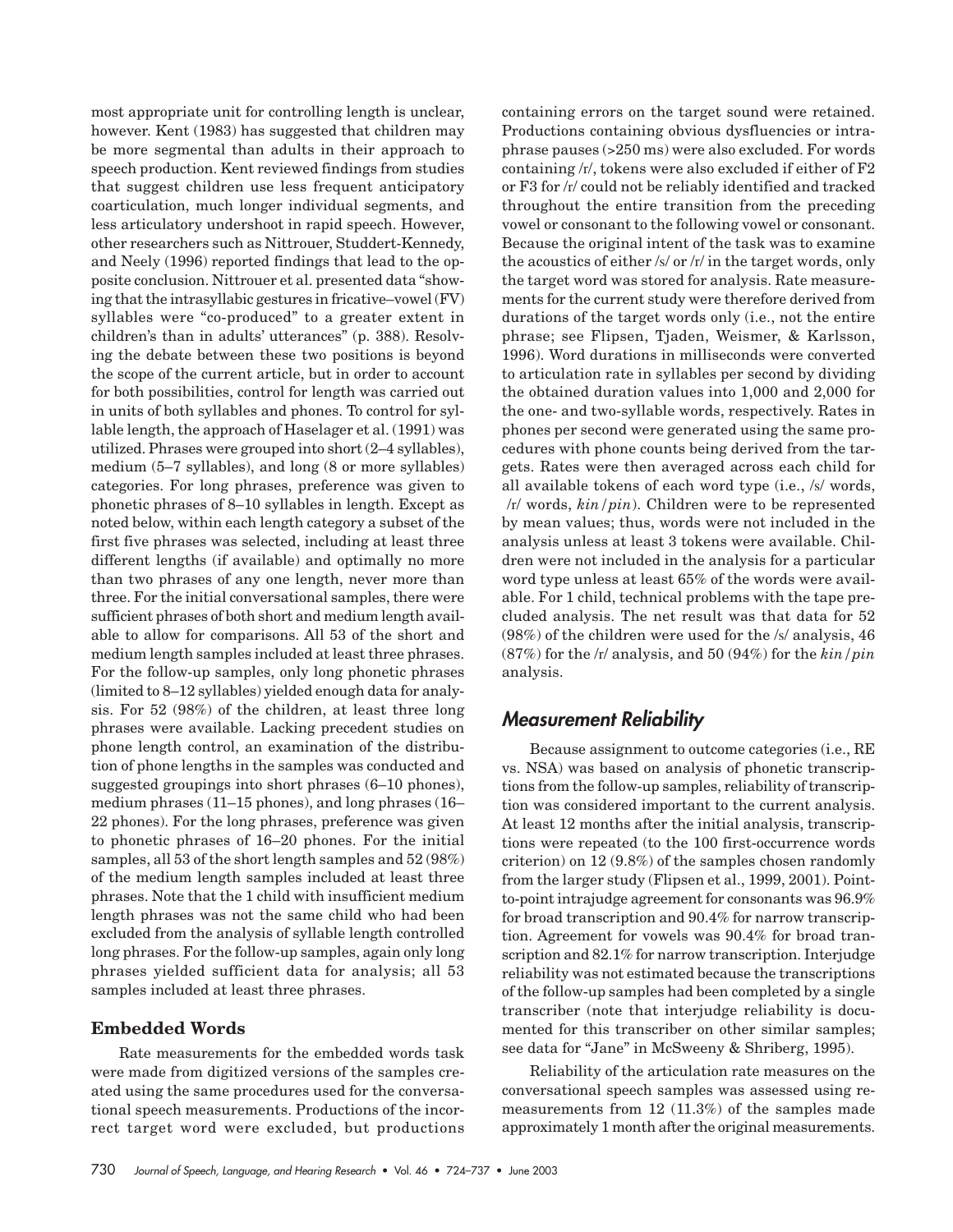Six samples were randomly chosen from each of the 53 initial and the 53 follow-up samples. Re-measurements were made by the current author on the entire set of previously digitized utterances for each of the 12 samples selected. Mean point-to-point agreement on the location of pauses was 93.4%. Test–retest correlations (Pearson's) on the duration measurements ranged from .96 to .99 across the 12 samples. Relative to syllable counts, exact matches were obtained on 332 (91.4%) of the recounted phrases. Reliability of the phone counts was established using a separate randomly chosen set of 12 (11.3%) of the samples  $(6 [11\%]$  initial and  $6 [11\%]$  follow-up). Exact matches on phone counts were obtained on 478 (98.9%) of the recounted phrases.

Reliability for the word duration measures in the embedded words task was examined using a sample of data from 12 (9.8%) of the children from the larger study (representing 6 randomly chosen children originally tested by each of the two assistants). Re-measurements were made 4 years after the original measurements. Because one assistant was no longer available, all remeasurements were made by a single assistant. Target word durations were re-measured on the first two (40%) tokens produced by each child, resulting in a sample of 562 of 12,382 (4.5%) tokens. Findings are reported in Table 2.

### **Comparison Groups**

The comparisons for the current study were based on SDCS analysis derived from the follow-up conversational speech samples. The net result of the SDCS analysis was that in the early follow-up group, 3 children produced sufficient errors to qualify as RE on /s/, 5 on /r/, 2 on both /s/ and /r/, and 2 on both /l/ and /r/. In the late follow-up group, 3 children qualified as RE based on sufficient errors on /s/, 2 children on /r/, and 1 on both /s/ and /r/. Thus, for the early follow-up group the comparisons involved 12 children classified as RE versus 5 children classified as NSA and for the late follow-up group the comparisons involved 6 children versus 30 children (RE and NSA, respectively).

# **Statistical Analysis**

In the current study, comparisons between the NSA and RE outcome groups within each study group were made using nonparametric Wilcoxon–Mann–Whitney tests, owing to small cell sizes and uneven group sizes. A Type I error rate of .05 was used for each of the comparisons rather than a smaller familywise (i.e., Bonferronicorrected) value because possible Type II errors (i.e., missing relevant differences) were considered to be of equal concern to finding erroneous differences in this exploratory study. Avoidance of Bonferroni correction is not unheard of in exploratory studies. Lahey and Edwards (1995), for example, used an even higher probability value  $(p < .10)$  as the significance level in their examination of several factors potentially associated with specific language impairment.

Flipsen (2002) noted that articulation rate increases significantly with age in both typically developing children and in children with SD of unknown origin. To account for this relationship, a series of regressions was carried out with age as a predictor of articulation rate. Although only 2 (6%) of the 36 regressions were significant  $(p < .05)$ , the resulting residuals provided an indirect basis to control for any extraneous influence of age on rate. The residuals then served as the dependent measures for the nonparametric analyses used to compare the groups on both speaking tasks.

# Results<sup>2</sup> **Conversational Speech**

Findings for the group comparisons from the conversational speech samples (controlled by syllable length) are shown in Table 3. None of the comparisons at either test time using either rate unit was significant (all *p*s > .05) regardless of whether length was measured

Table 2. Reliability findings for word durations from the embedded words task.<sup>a</sup>

|                         |                     | Absolute mean test-retest differences |              |                      |         |              |                                       |         | Test-retest |              |              |         |
|-------------------------|---------------------|---------------------------------------|--------------|----------------------|---------|--------------|---------------------------------------|---------|-------------|--------------|--------------|---------|
|                         | <b>Milliseconds</b> |                                       |              | % of original values |         |              | correlation coefficients <sup>b</sup> |         |             |              |              |         |
| Type of<br>agreement    | Overall             | /s/<br>words                          | /r/<br>words | kin/pin              | Overall | /s/<br>words | /r/<br>words                          | kin/pin | Overall     | /s/<br>words | /r/<br>words | kin/pin |
| Intrajudge <sup>c</sup> | 7.5                 | 5.5                                   | 9.7          | 4.1                  | 2.5     | 1.5          | 3.5                                   | 2.0     | .99         | .98          | .98          | .99     |
| Interjudge              | 7.6                 | 7.5                                   | 7.3          | 9.7                  | 2.5     | 2.0          | 2.6                                   | 4.2     | .99         | .99          | .98          | .86     |

<sup>2</sup> Individual child data are archived for the interested reader in a technical report at the Phonology Project Web site (http://www.waisman.wisc.edu/ phonology).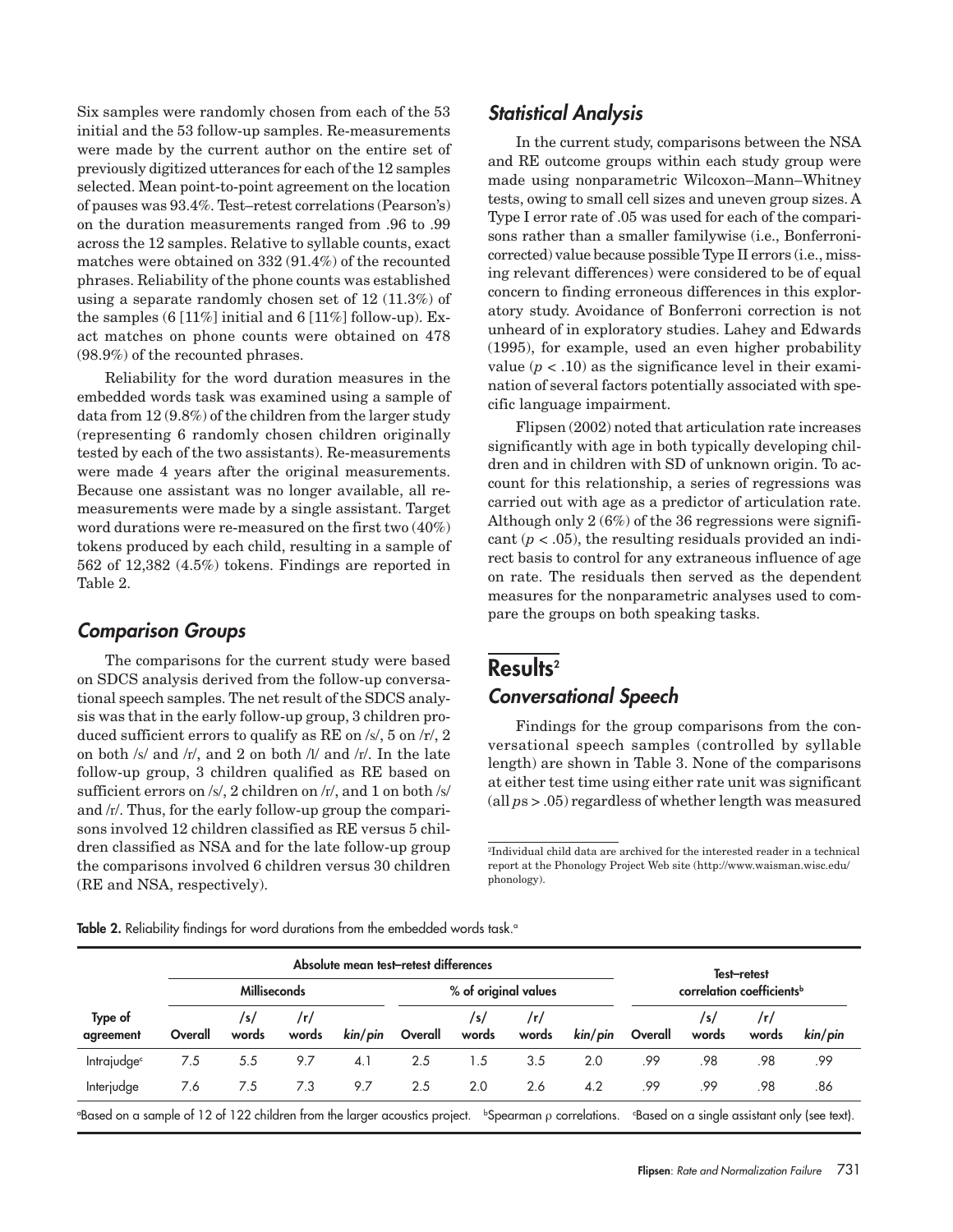**Table 3.** Comparisons of the SDCS outcome groups on articulation rate for the syllable length controlled samples at initial and follow-up testing.<sup>a</sup>

|                        |                          | Initial testing               | Follow-up testing        |                                |                               |                         |  |
|------------------------|--------------------------|-------------------------------|--------------------------|--------------------------------|-------------------------------|-------------------------|--|
| <b>SDCS</b>            |                          | Short phrases (2-4 syllables) |                          | Medium phrases (5-7 syllables) | Long phrases (8-12 syllables) |                         |  |
| outcome<br>group       | Early follow-up<br>group | Late follow-up<br>group       | Early follow-up<br>group | Late follow-up<br>group        | Early follow-up<br>group      | Late follow-up<br>group |  |
| Syllables per second   |                          |                               |                          |                                |                               |                         |  |
| NSA <sup>b</sup>       | $3.11(2.81 - 4.32)$      | $3.16(2.87 - 3.81)$           | $3.39(2.98 - 3.78)$      | $3.50(3.13 - 3.94)$            | 4.28 (3.43-5.22)              | 5.41 (4.65-5.80)        |  |
| <b>RE</b> <sup>c</sup> | $3.05(2.74 - 3.20)$      | $3.31(2.53 - 3.95)$           | $3.57(3.28 - 3.84)$      | $3.42$ (2.93-4.23)             | 4.21 (4.07-5.09)              | 4.56 (4.19 - 5.10)      |  |
| p <sup>d</sup>         | ns                       | ns                            | ns                       | ns                             | ns                            | ns                      |  |
| Phones per second      |                          |                               |                          |                                |                               |                         |  |
| NSA <sup>b</sup>       | 7.71 (6.00-8.33)         | 7.78 (6.64-8.52)              | 7.50 (6.61-8.09)         | 7.44 (6.73-9.47)               | 11.16 (8.59–12.42)            | 12.78 (11.27-13.88)     |  |
| <b>RE</b> <sup>c</sup> | $6.89(5.85 - 8.11)$      | 7.65 (5.92-9.09)              | 8.20 (6.43-9.50)         | 7.85 (6.82-9.17)               | 10.62 (9.62-11.89)            | 11.25 (9.89-12.20)      |  |
| p <sup>d</sup>         | ns                       | ns                            | ns                       | ns                             | ns                            | ns                      |  |

Note.  $ns = not significant (p > .05)$ .

℃ell entries are group medians (interquartile ranges are in parentheses). bChildren meeting criteria for normalized speech acquisition. °Children meeting criteria for residual errors. 'Analysis based on Wilcoxon–Mann–Whitney tests using residuals from Rate × Age regressions.

in syllables per second or in phones per second. Articulation rate in conversational speech did not appear to be differentially associated with either outcome group. Findings for the phone-length controlled samples are shown in Table 4 and again revealed no significant differences on any of the comparisons.

in Table 5. None of the comparisons for the early followup group was significant (all *p*s > .05). For the late follow-up group, however, articulation rates were significantly slower (all *p*s < .05) for those who met criterion for RE across all three word types using both syllables per second and phones per second measures.

# **Embedded Words**

Results from the articulation rate comparisons from the embedded words task at follow-up testing are shown

The failure to include a Bonferroni correction in the current study increased the risk that the findings in Table 5 might represent Type I errors. To assess this possibility, effect sizes were calculated for the embedded words task. Lacking a widely accepted procedure

**Table 4.** Comparisons of the SDCS outcome groups on articulation rate for the phone length controlled samples at initial and follow-up testing.<sup>a</sup>

|                                 |                          | Initial testing                | Follow-up testing        |                                  |                                |                         |  |
|---------------------------------|--------------------------|--------------------------------|--------------------------|----------------------------------|--------------------------------|-------------------------|--|
| <b>SDCS</b><br>outcome<br>group |                          | Short phrases (6-10 syllables) |                          | Medium phrases (11-15 syllables) | Long phrases (16–22 syllables) |                         |  |
|                                 | Early follow-up<br>group | Late follow-up<br>group        | Early follow-up<br>group | Late follow-up<br>group          | Early follow-up<br>group       | Late follow-up<br>group |  |
| Syllables per second            |                          |                                |                          |                                  |                                |                         |  |
| NSA <sup>b</sup>                | $3.72$ (2.45-3.85)       | $3.10(2.83 - 3.55)$            | $3.23(2.91 - 3.37)$      | $3.34(2.96 - 3.86)$              | 4.17 (3.63-5.64)               | 4.94 (4.39 - 5.57)      |  |
| RE <sup>c</sup>                 | $3.36(3.10 - 3.60)$      | $3.29(2.86 - 3.89)$            | $3.35(3.30 - 3.45)$      | $3.32(3.02 - 4.01)$              | 4.08 (3.28-4.76)               | $5.11(4.44 - 5.91)$     |  |
| p <sup>d</sup>                  | ns                       | ns                             | ns                       | ns                               | ns                             | ns                      |  |
| Phones per second               |                          |                                |                          |                                  |                                |                         |  |
| NSA <sup>b</sup>                | $7.76(6.31 - 8.54)$      | $7.41(6.64 - 8.31)$            | 7.39 (6.30-8.47)         | 7.76 (6.89–8.77)                 | 10.40 (8.75–13.67)             | 12.68 (11.36-13.47)     |  |
| <b>RE</b> <sup>c</sup>          | 7.65 (6.78-8.40)         | 7.45 (6.62-8.76)               | 7.66 (7.36-8.77)         | 7.95 (6.70-9.16)                 | 10.46 (8.56-11.37)             | 11.93 (10.78-15.09)     |  |
| p <sup>d</sup>                  | ns                       | ns                             | ns                       | ns                               | ns                             | ns                      |  |

Note.  $ns = not significant (p > .05)$ .

℃ell entries are group medians (interquartile ranges are in parentheses). bChildren meeting criteria for normalized speech acquisition. °Children meeting criteria for residual errors. 'Analysis based on Wilcoxon–Mann–Whitney tests using residuals from Rate × Age regressions.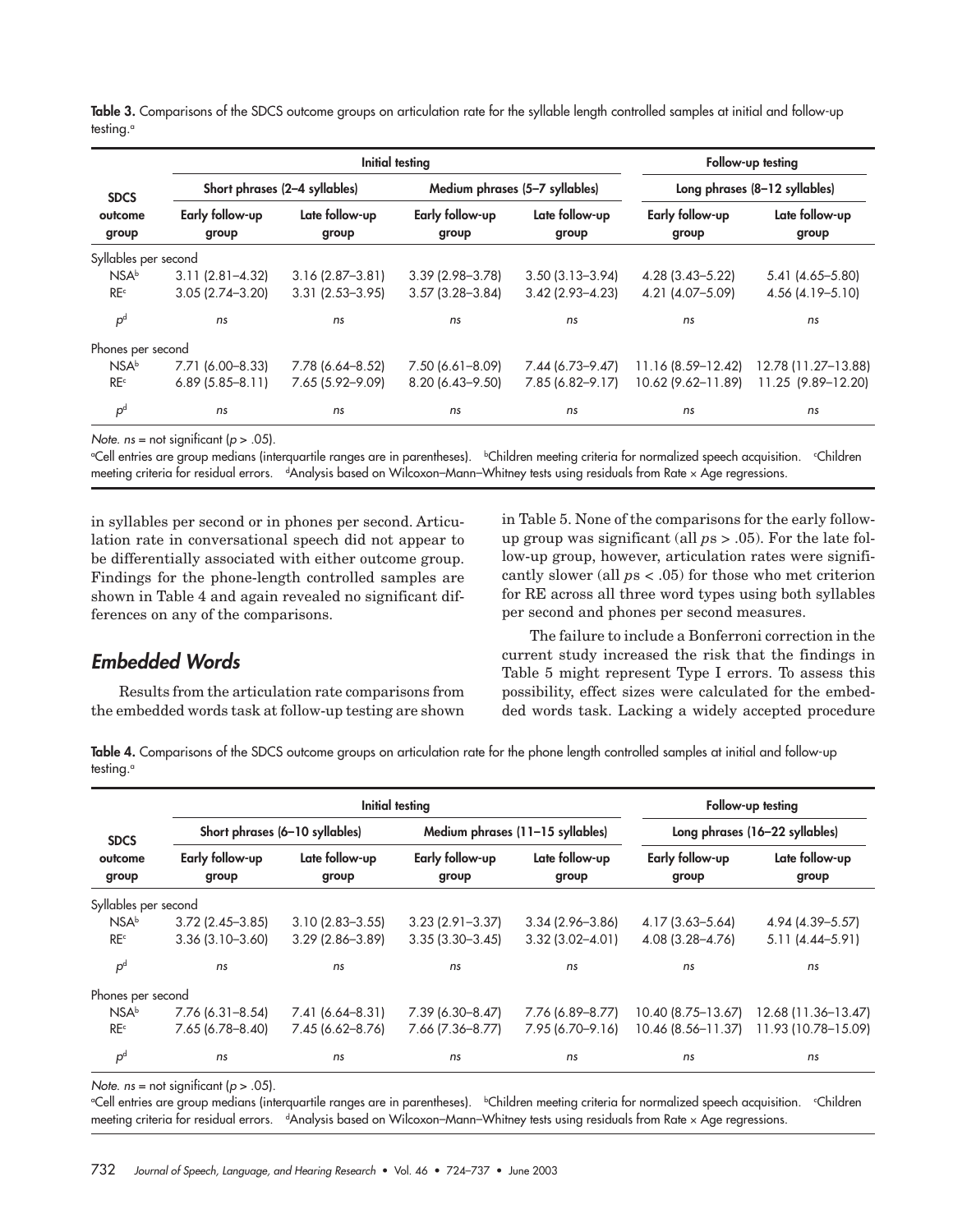|                      |                     |                    | Late follow-up group                                                                                     |                     |                     |  |  |
|----------------------|---------------------|--------------------|----------------------------------------------------------------------------------------------------------|---------------------|---------------------|--|--|
| /s/ words            | $/r$ words          | $kin$ pin          | /s/ words                                                                                                | $/r$ words          | $\frac{kin}{pin}$   |  |  |
| Syllables per second |                     |                    |                                                                                                          |                     |                     |  |  |
| $3.12(2.53 - 3.38)$  | $3.56$ (3.08-4.46)  | $3.78$ (3.02-5.06) | $3.14(2.88 - 3.66)$                                                                                      | 4.39 (4.07–4.65)    | 4.30 (3.62–4.93)    |  |  |
| $2.85(2.49-3.17)$    | $3.70(2.73 - 4.35)$ | 4.21 (3.18–4.71)   | $2.47(2.19 - 2.87)$                                                                                      | $3.41(3.16 - 4.03)$ | $3.37(2.78 - 4.09)$ |  |  |
| ns                   | ns                  | ns                 | $.0192*$                                                                                                 | $.0293*$            | $.0494*$            |  |  |
| 0.23                 | 0.13                | 0.33               | 0.50                                                                                                     | 0.60                | 0.65                |  |  |
| Phones per second    |                     |                    |                                                                                                          |                     |                     |  |  |
| $9.92(8.04 - 10.86)$ |                     |                    | $10.19(9.21 - 10.78)$                                                                                    |                     | 12.91 (10.86-14.78) |  |  |
| $9.09(8.27 - 10.10)$ |                     |                    | $8.08(6.93 - 9.63)$                                                                                      | 10.80 (10.38-13.35) | 10.11 (8.35-12.27)  |  |  |
| ns                   | ns                  | ns                 | $.0242*$                                                                                                 | $.0303*$            | $.0464*$            |  |  |
| 0.47                 | 0.16                | 0.29               | 0.94                                                                                                     | 1.21                | 0.74                |  |  |
|                      |                     |                    | Early follow-up group<br>11.55 (10.18–13.98) 11.35 (9.07–15.18)<br>11.97 (9.07-14.19) 12.62 (9.53-14.15) |                     | 13.92 (13.14-14.86) |  |  |

Table 5. Comparisons of the SDCS outcome groups on articulation rate from the embedded words task at follow-up testing.<sup>a</sup>

Note.  $ns = not significant (p > .05)$ .

℃ell entries are group medians (interquartile ranges are in parentheses). ÞChildren meeting criteria for normalized speech acquisition. Æhildren meeting criteria for residual errors. 'Analysis based on Wilcoxon–Mann–Whitney tests using residuals from Rate × Age regressions. e Nonparametric effect size estimate; difference between medians divided by the pooled interquartile range.  $*_{p}$  < .05.

for calculating effect sizes with the Wilcoxon–Mann– Whitney test, a nonparametric estimate (*d-np*) was developed that was an analog to the standardized mean difference statistic (*d*). The estimates involved dividing the difference between the medians by the pooled interquartile range. Results are shown in Table 5. Values of *d-np* for the late follow-up group ranged from 0.50 to 1.21 ( $M = 0.77$ ), indicating moderate to strong effects. This contrasts with weak to moderate effects  $(d \cdot np =$ 0.13 to 0.47) obtained for the early follow-up group. This suggested that the significant results obtained in Table 5 were less likely to represent Type I errors.

# **Discussion**

As noted previously, the findings from the current study may offer some insight into the relative influence of speech-motor and/or language formulation skill on articulation rate in this population. The differences observed in the embedded words task suggest that reduced speech-motor skill may be at least part of the problem being experienced by children with SD of unknown origin who fail to normalize. The failure to observe differences in conversational speech on the other hand is difficult to interpret in this regard. It might be expected that the additional demands of language formulation would only serve to exacerbate the differences observed in the embedded words task. It is very possible, however, that despite controlling for both phonetic phrase length and age, there was some as yet unidentified

source of variability in the conversational speech samples that was masking any differences. Variations in syntactic complexity are one possibility. Unfortunately analysis of syntactic complexity could not be carried out on the current samples because, as noted previously, phonetic phrases do not always map directly onto syntactic boundaries. The likelihood of real differences being masked in the conversational speech samples is indirectly supported by some additional data that were available. Three subtests (Oral Directions, Recalling Sentences, and Word Structure) of the Clinical Evaluation of Language Fundamentals–Revised (CELF-R; Semel, Wiig, & Secord, 1987) were administered as part of the larger study protocol at follow-up testing. The only significant difference between those who normalized and those who failed to do so was observed for the same groups that showed differences in the embedded words task; the children in the late follow-up group who failed to normalize scored significantly lower (Wilcoxon– Mann–Whitney  $p = .0260$  on the Recalling Sentences subtest. Although this subtest includes both short-term memory and language formulation components, the failure to observe differences on the Oral Directions subtest suggests that short-term memory was not the critical component. Thus, language formulation skill cannot be ruled out as a factor in normalization failure for children with SD of unknown origin. Nor can it be ruled out as possibly having an impact on articulation rate in this population.

An alternate account of the slower rate findings is that the children in the late follow-up group who failed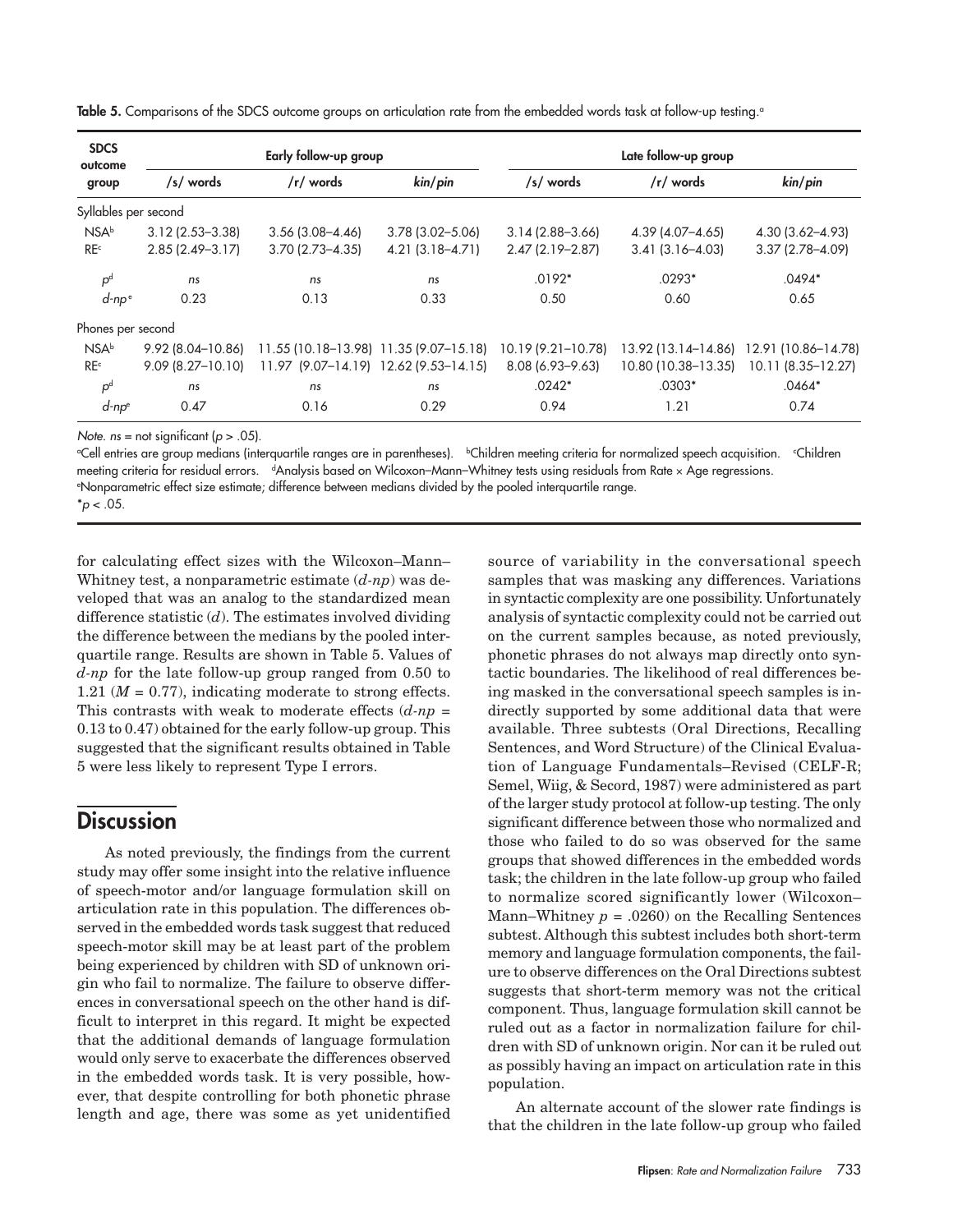to normalize were engaging in some form of compensation for their continuing difficulty with speech-sound production. And it is conceivable that the added demands of conversational speech (whether arising from language formulation or some other source) simply made it more difficult to engage in such compensation.

If compensation was indeed occurring, several possible motivations might be suggested. First, the reduced rate may represent a specific adjustment for the continuing difficulty with particular problematic sounds; recall that 22 of 24 of the targets in the embedded words task contained such sounds. However, the rate difference was observed in the targets *kin* and *pin*, which are not normally associated with residual distortion errors and were not in fact in error for any of these children. A second related possibility is a more general slowing of rate in the vicinity of problematic sounds. Although rate in the embedded words task was only measured on the target words, recall that the targets were produced in the context of "Say \_\_\_\_\_ again", in which the presence of the /s/ in "say" may have influenced rate for at least some of the speakers. This account is less likely, however, given the relatively high frequency of /s/ in the English lexicon; one would expect concurrent rate effects in conversational speech, which were not observed. Relative to both of these first two possible motivations, direct comparison of conversational phrases containing segmental errors against those containing no such errors was not feasible with the current samples because of the small size of the length-controlled samples (three to five phrases per speaker). A third possible motivation for compensation is that the rate reductions may have represented attempts to improve intelligibility (i.e., to assist the listener). A common response by adults to unintelligible children is a request to "slow down." Although intelligibility was not necessarily compromised in the followup conversational samples, rate adjustments may have happened at some intermediate point; such adjustments may already have served such a purpose and subsequently become strongly habituated. Compensation for the benefit of the listener is supported by the finding of differences for the older children (the late follow-up group) but not for the younger children (the early follow-up group); it seems likely that the older group would be more sensitive to listener needs (Bliss, 1984; Gallagher, 1977). However, as with the second motivation, the intelligibility adjustment argument is less likely because of the failure to observe rate differences in conversational speech. A fourth possible motivation may be rate adjustment or compensation reflecting some general insecurity about speech production. However, data from the student form of the Social Skills Rating System (Gresham & Eliott, 1990), completed at follow-up testing, makes such a possibility less likely.

Analysis indicated that the children in the RE outcome groups did not rate themselves significantly differently from those in the NSA outcome groups in terms of their ability to function in social situations. This was true even when analysis was limited to questions about social situations specifically involving speaking (Flipsen, 2001). A final possible motivation for reduced rates is the child taking on a therapy mode of production. Available data revealed a trend (albeit nonsignificant; *p*s > .05) for both RE outcome groups to have spent more time in therapy than the corresponding NSA outcome groups. The same testing setting (i.e., the same room) was used for both initial and follow-up testing and was typical of many speech clinic situations. Also, treatment tasks are frequently limited to levels of complexity below that of conversation; the fact that the current findings were limited to structured phrases then supports the possibility of compensation as a therapy production mode. Indeed the children in the current study were quite aware that their speech was being monitored; they were told so directly and the embedded words task was the only one in which they were required to wear the head-mounted microphone. A therapy mode of production cannot, therefore, be totally ruled out.

If compensation was occurring, it should not necessarily be taken to imply that such behavior was volitional. Findings from studies of the perturbation of normal articulatory movements (see Abbs, 1996) suggest that adjustments can be made at a rate faster than typical reaction times. Participants in such studies are rarely able to describe the nature of the changes they make. Also, the adjustments or compensations emerged at some point over a period of up to 10 years, and, thus, there may have been ample time for the adjustments to have become strongly habituated (i.e., what was once volitional may no longer be).

The failure to observe differences at follow-up in the early follow-up group raises the possibility that some of the children in that group had not yet finished acquiring speech-sound skills (i.e., they had not yet normalized) and that final membership in the RE and NSA outcome groups was not yet resolved for that group. Although these children were tested after age 9 years, which is generally considered the end of the normal developmental period for speech-sound acquisition, it has been suggested that children with SD of unknown origin may have a developmental period that is extended beyond that seen in typically developing children (Shriberg, Gruber, & Kwiatkowski, 1994). Given the previously discussed greater severity of involvement of the early follow-up group compared to the late followup group, it is conceivable that such extensions may only apply to children with SD of unknown origin who are more severely involved.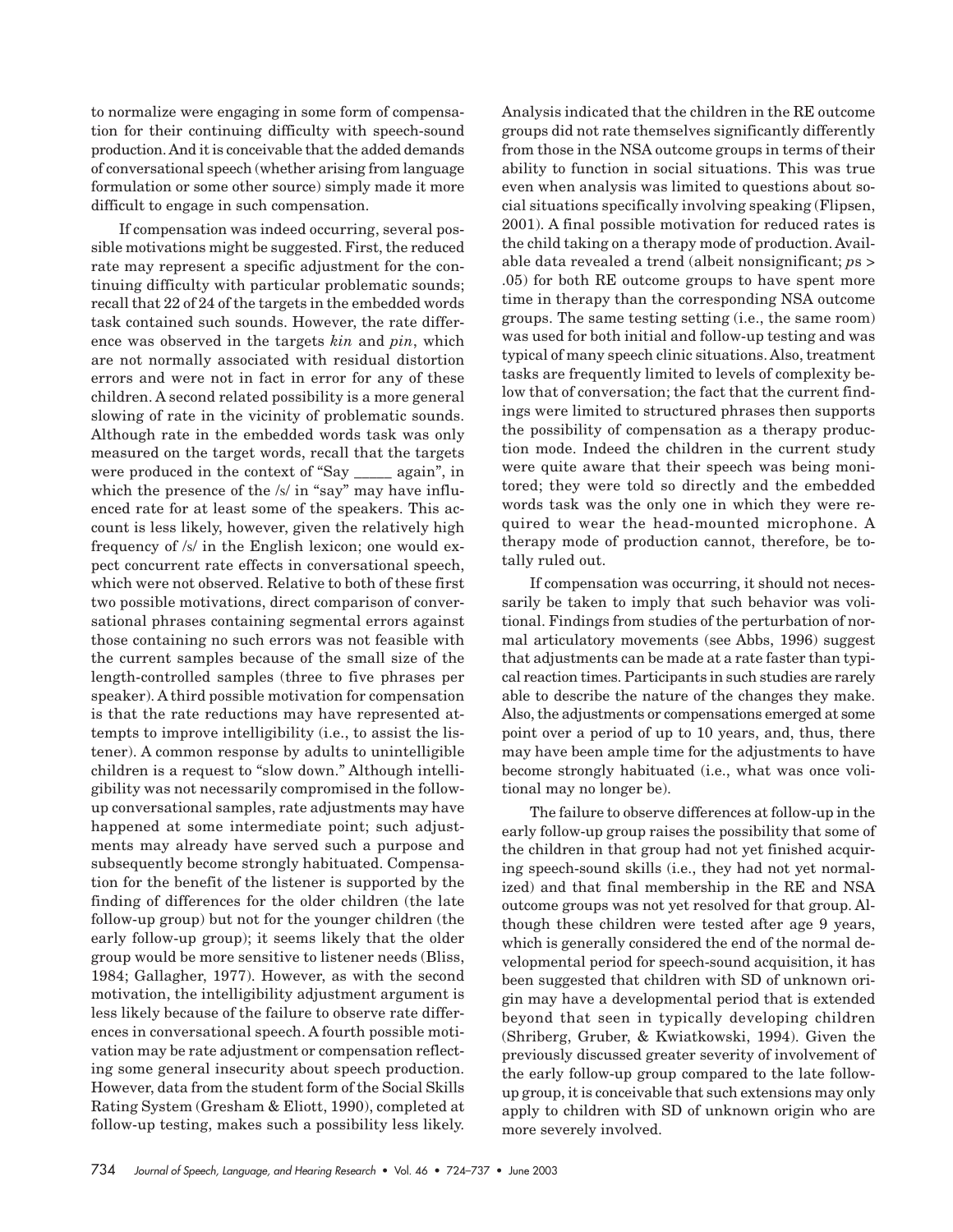Of course, it may be that the division between those children with SD of unknown origin who normalize and those who fail to normalize is not a particularly helpful one relative to understanding this population. Such a division may simply reflect the relative skill of the clinicians treating these children or the adequacy of the treatment approaches being used. Unfortunately, only minimal information on treatment was available; many clinicians were involved who likely used a wide variety of intervention strategies.

Relative to the findings of Flipsen (2002), the findings from the current study suggest that the tendency for children with SD of unknown origin to catch up to their typically developing peers in terms of articulation rate may or may not represent a general trend. It is not completely clear whether such a pattern applies specifically to those children who fail to normalize their speechsound production skills.

The current study suffered from several important limitations. First, no control group was used; comparison of data across studies can be problematic because of differences in recruitment criteria, sampling methods, and analysis procedures. Second, the samples used herein were not randomly selected but rather were convenience samples, limiting the generalizability of the findings somewhat. Recall also from Flipsen (2002) that participant loss in the early follow-up group from initial to follow-up testing was not random; thus, generalizability of the results for that group are especially tentative. Also, recall that data for 7 of the children in the current study were based on samples taken 6 or 12 months after initially being recruited; the influence of treatment during the intervening period may have affected the rate they used and thus modified the group level outcomes here. In addition, the current study subdivided the two study groups, rendering generalization even more tentative. Finally the current study used a univariate, nonparametric statistical approach without any adjustment for multiple comparisons. This raises the possibility that the current findings represent a Type I error. Effect size findings make this less likely.

Clinically, the occurrence of slowing in more structured tasks but not in conversation suggests the need to assess rate in both contexts because it confirms that speech behaviors are not necessarily stable across contexts especially for disordered speakers (see also Morrison & Shriberg, 1992). Also, if compensation for rate occurs in more structured tasks, analysis of production as well as monitoring of treatment progress would seem more appropriate in conversational speech rather than in structured tasks where compensation would be less likely (i.e., so that performance might be more representative of typical behavior).

Further study of the factors associated with normalization in this clinical population is clearly indicated. In particular, the findings obtained in the current study for the CELF-R suggest that additional examination of language processing as a factor may prove fruitful. Such studies offer the potential to more appropriately focus intervention efforts as well as to offer important insights into the nature of the problem being experienced by children with SD of unknown origin.

#### **Acknowledgments**

Portions of this study were part of a doctoral dissertation completed at the University of Wisconsin–Madison under the direction of Lawrence D. Shriberg, PhD. Many thanks to Dr. Shriberg and the following for their assistance: Chad Allen, Kate Bunton, Robin Chapman, Molly Erickson, Frederic Gruber, Stephen Handel, Raymond Kent, Judith Kuster, Joan Kwiatkowski, Marlys Macken, Jane McSweeny, Pearl Payne, Hye-Kyeung Seung, Lori Swanson, Gary Weismer, David Wilson, and Kathryn Yost. Finally, many thanks to the children (and their parents) who participated in the study.

Preparation of this article was supported in part by Grant DC00496 from the National Institute on Deafness and Other Communication Disorders.

#### **References**

- **Abbs, J. H.** (1996). Mechanisms of speech motor execution and control. In N. J. Lass (Ed.), *Principles of experimental phonetics* (pp. 93–111). St. Louis, MO: Mosby.
- **Allen, G. D.** (1973). Segmental timing control in speech production. *Journal of Phonetics, 1*, 219–237.
- **Allen, G. D.** (1975). Speech rhythm: Its relation to performance universals and articulatory timing. *Journal of Phonetics, 3*, 75–86.
- **Amster, B. J.** (1984). *The rate of speech in normal preschool children*. Unpublished doctoral dissertation, Temple University, Philadelphia.
- **Andersland, P. B.** (1961). Maternal and environmental factors related to success in speech improvement training. *Journal of Speech and Hearing Research, 4*, 79–90.
- **Bliss, L. S.** (1984). The development of listener-adapted communication by educable mentally impaired children. *Journal of Communication Disorders, 17*, 371–384.
- **Bradford, A., & Dodd, B.** (1996). Do all speech-disordered children have motor deficits? *Clinical Linguistics and Phonetics, 10*, 77–101.
- **Butterworth, B.** (1980). Evidence from pauses in speech. In B. Butterworth (Ed.), *Language production. Vol. 1: Speech and talk* (pp. 155–176). New York: Academic Press.
- **Cantwell, D. P., & Baker, L.** (1987). Clinical significance of childhood communication disorders: Perspectives from a longitudinal study. *Journal of Child Neurology, 2*, 257–264.
- **Dunn, L. M., & Dunn, L. M.** (1981). *Peabody Picture*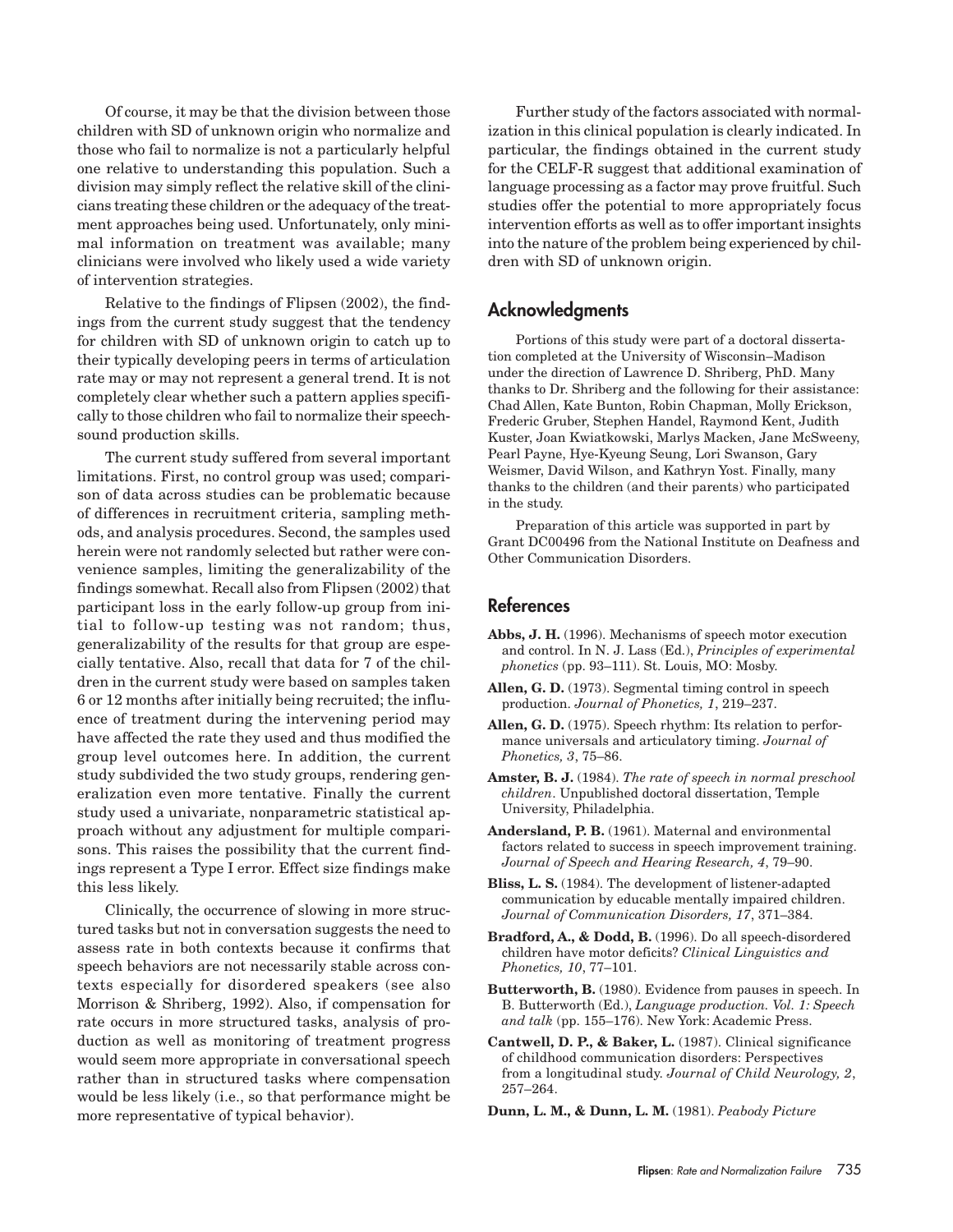*Vocabulary Test–Revised*. Circle Pines, MN: American Guidance Service.

**Dworkin, J. P., & Culatta, R. A.** (1985). Oral structural and neuromuscular characteristics in children with normal and disordered articulation. *Journal of Speech and Hearing Disorders, 50*, 150–156.

**Flipsen, P., Jr.** (1999). *Articulation rate and speech-sound normalization following speech delay*. Unpublished doctoral dissertation, University of Wisconsin–Madison.

**Flipsen, P., Jr.** (2001, June). *Social skills and residual speech sound distortions following speech delay*. Poster presented at the 22nd annual Symposium on Research in Child Language Disorders, Madison, WI.

**Flipsen, P., Jr.** (2002). Longitudinal changes in articulation rate and phonetic phrase length in children with speech delay. *Journal of Speech, Language, and Hearing Research, 45*, 100–110.

**Flipsen, P., Jr., Shriberg, L., Weismer, G., Karlsson, H., & McSweeny, J.** (1999). Acoustic characteristics of /s/ in adolescents. *Journal of Speech, Language, and Hearing Research, 42*, 663–677.

**Flipsen, P., Jr., Shriberg, L. D., Weismer, G. G., Karlsson, H. B., & McSweeny, J. L.** (2001). Acoustic phenotypes for speech-genetics studies: Reference data for residual /∏±/ distortions. *Clinical Linguistics and Phonetics, 15,* 603–630*.*

**Flipsen, P., Jr., Tjaden, K., Weismer, G., & Karlsson, H. B.** (1996). *Acoustic analysis protocol* (Tech. Rep. No. 4). Phonology Project, Waisman Center on Mental Retardation and Human Development, University of Wisconsin– Madison.

**Gallagher, T.** (1977). Revision behaviours in the speech of normal children developing language. *Journal of Speech and Hearing Research, 20,* 303–318.

**Goldman-Eisler, F.** (1968). *Psycholinguistics: Experiments in spontaneous speech*. London: Academic Press.

**Gresham, F. M., & Eliott, S. N.** (1990). *Social Skills Rating System*. Circle Pines, MN: American Guidance Service.

**Gruber, F. A.** (1999). Probability estimates and paths to consonant normalization in children with speech delay. *Journal of Speech, Language, and Hearing Research, 42*, 448–459.

**Hall, K. D., Amir, O., & Yairi, E.** (1999). A longitudinal investigation of speaking rate in preschool children who stutter. *Journal of Speech, Language, and Hearing Research, 42*, 1367–1377.

**Hall, P. K., & Tomblin, J. B.** (1978). A follow-up study of children with articulation and language disorders. *Journal of Speech and Hearing Disorders, 43*, 227–241.

**Hamlet, S. L.** (1985). Speech adaptation: An aerodynamic study of adults with a childhood history of articulation defects. *Journal of Prosthetic Dentistry, 53*, 553–557.

**Haselager, G. J. T., Slis, I. H., & Rietveld, A. C. M.** (1991). An alternative method of studying the development of speech rate. *Clinical Linguistics and Phonetics, 5*, 53–63.

**Henderson, A., Goldman-Eisler, F., & Skarbek, A.** (1966). Temporal patterns of cognitive activity and breath control in speech. *Language and Speech, 8*, 236–242.

**Hetrick, R. D., & Sommers, R. K.** (1988). Unisensory and bisensory processing skills of children having misarticulations and normally speaking peers. *Journal of Speech and Hearing Research, 31*, 575–581.

**Irwin, J. V., Huskey, R., Knight, N., & Oltman, S.** (1974). A longitudinal study of the spontaneous remission of articulatory defects in 1665 school children in Grades 1, 2, and 3. *Acta Symbolica, 5*, 1–17.

**Jenkins, E., & Lohr, F. E.** (1964). Severe articulation disorders and motor ability. *Journal of Speech and Hearing Disorders, 29*, 286–292.

**Jordan, L. S., Hardy, J. C., & Morris, H. L.** (1978). Performance of children with good and poor articulation on tasks of tongue placement. *Journal of Speech and Hearing Research, 21*, 429–439.

**Kent, R. D.** (1983). The segmental organization of speech. In P. F. MacNeilage (Ed.), *The production of speech* (pp. 57– 87). New York: Springer-Verlag.

**Kowal, S., O'Connell, D. C., & Sabin, E. J.** (1975). Development of temporal patterning and vocal hesitations in spontaneous speech. *Journal of Psycholinguistic Research*, *4,* 195–207.

**Lahey, M., & Edwards, J.** (1995). Specific language impairment: Preliminary investigation of factors associated with family history and with patterns of language performance. *Journal of Speech and Hearing Research, 38*, 643–657.

**Levelt, W. J. M.** (1989). *Speaking: From intention to articulation*. Cambridge, MA: MIT Press.

**Malecot, A., Johnston, R., & Kizziar, P.-A.** (1972). Syllabic rate and utterance length in French. *Phonetica, 26*, 235–251.

**McGlone, R. E., & Proffit, W. R.** (1973). Patterns of tongue contact in normal and lisping speakers. *Journal of Speech and Hearing Research, 16*, 456–473.

**McSweeny, J. L., & Shriberg, L. D.** (1995). *Segmental and suprasegmental transcription reliability* (Tech. Rep. No. 2). Phonology Project, Waisman Center on Mental Retardation and Human Development, University of Wisconsin– Madison.

**Milenkovic, P.** (1996). CSpeech Version 4 [Computer program]. Madison, WI: University of Wisconsin–Madison, Department of Electrical Engineering.

**Miller, J. F.** (1981). *Assessing language production in children. Experimental procedures.* Austin, TX: Pro-Ed.

**Miller, J. L., Grosjean, F., & Lomanto, C.** (1984). Articulation rate and its variability in spontaneous speech: A reanalysis and some implications. *Phonetica, 41*, 215–225.

**Morrison, J. A., & Shriberg, L. D.** (1992). Articulation testing versus conversational speech sampling. *Journal of Speech and Hearing Research, 35*, 259–273.

**Nittrouer, S., Studdert-Kennedy, M., & Neely, S. T.** (1996). How children learn to organize their speech gestures: Further evidence from fricative–vowel syllables. *Journal of Speech and Hearing Research, 39,* 379–389.

**O'Connell, D. C., & Kowal, S.** (1972). Cross-linguistic pause and rate phenomena in adults and adolescents. *Journal of Psycholinguistic Research, 1*, 155–164.

**Paul, R., & Shriberg, L. D.** (1982). Associations between